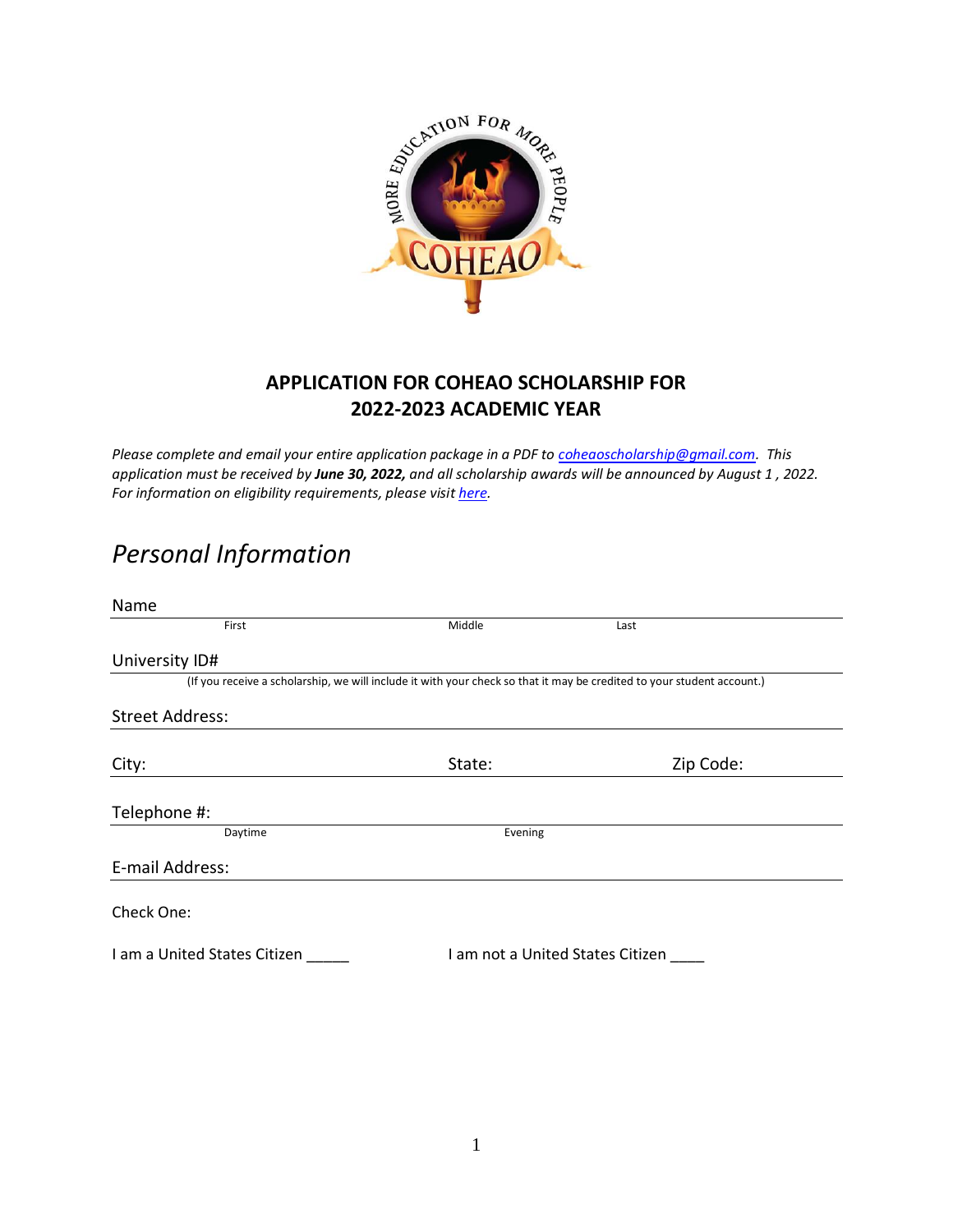# *Educational Information*

I will be enrolled full time in a degree program at the following COHEAO member school for the 2021/2022 Academic Year:

School Name:

Academic level for the 2021/2022 academic year: (please check)

Sophomore: Junior: Senior: Graduate:

Anticipated date of graduation:

Current GPA (on a 4.0 scale):

Major Field of study:

Interests:

Special Recognition and Awards:

Community Involvement: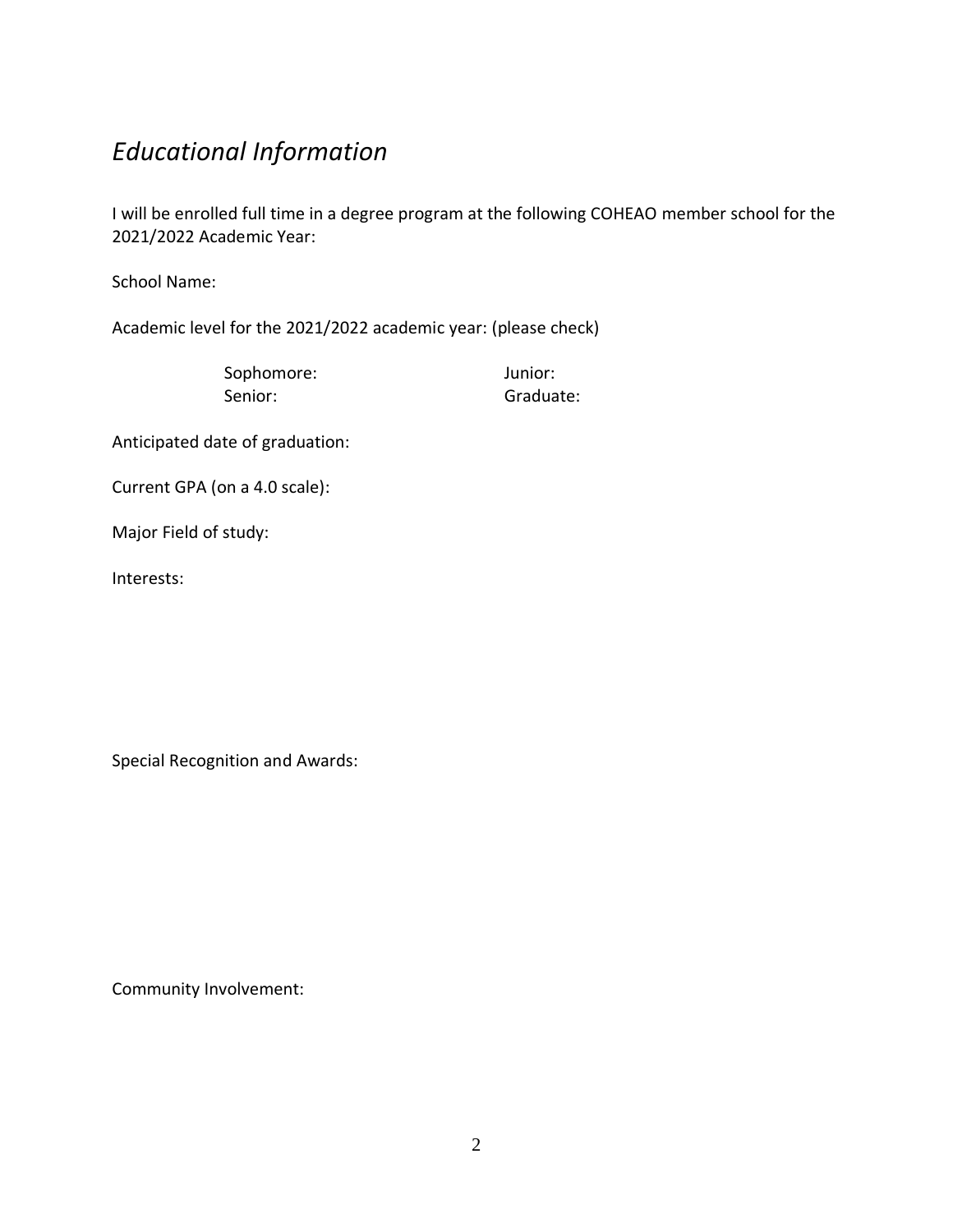# *Academic Recommendation Information*

Include one letter of recommendation on letterhead from a faculty member who is familiar with your academic skills:

Faculty Member's Name:

Title:

Department:

Institution:

How do you know this person?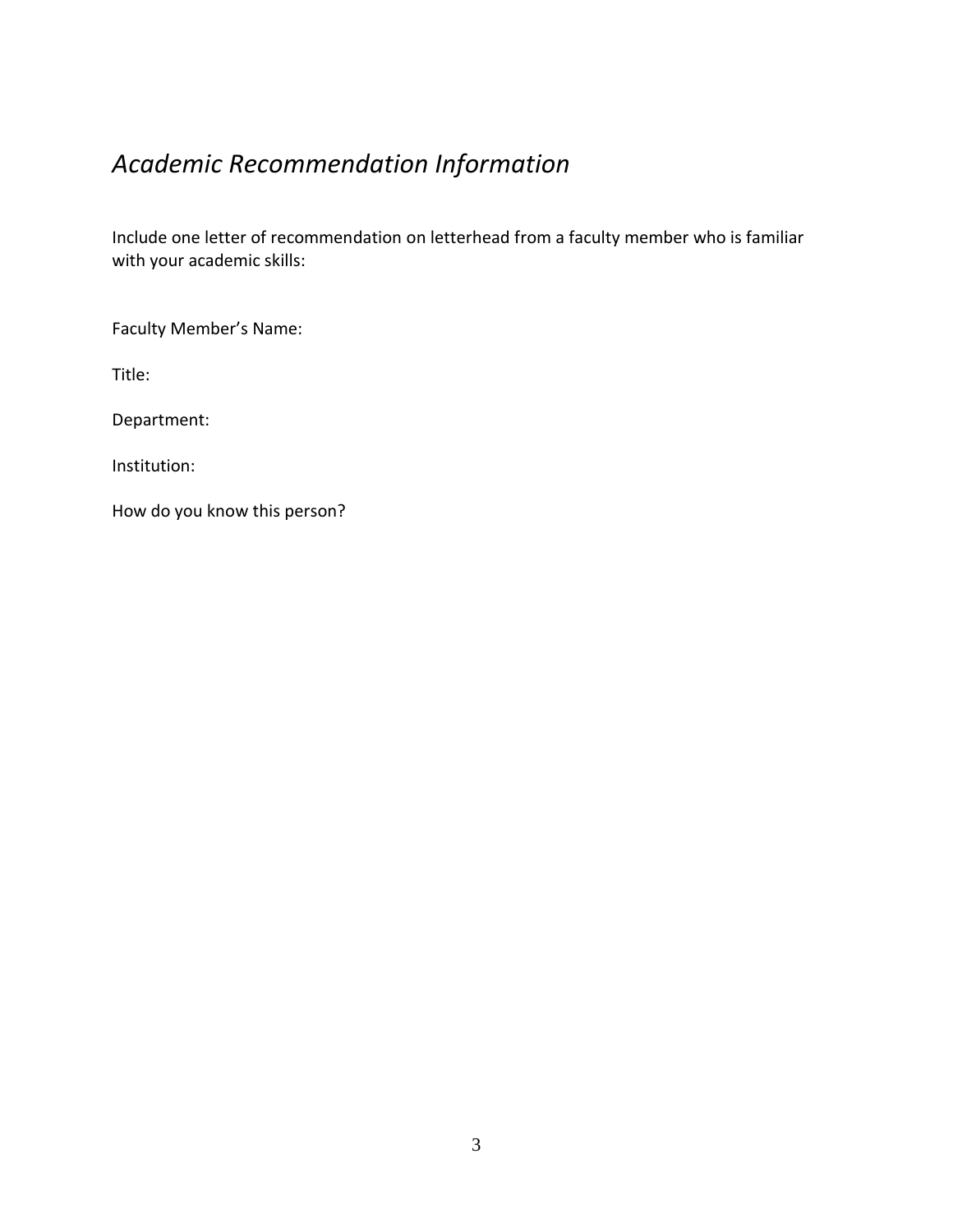# *Original Official School Transcript*

Please provide an official school transcript. Either have your school or transcript provider email the official transcript to [coheaoscholarship@gmail.com.](mailto:coheaoscholarship@gmail.com) You can also mail an official transcript complete with school stamp or seal to 3024 Fairfield Way Lane, St. Louis, MO 63129.

### *Essay*

On a separate sheet of paper, in 300 words or less (typed, double-spaced) describe your future plans and goals as they relate to community service, and how a COHEAO scholarship will benefit you.

#### *Testimonial*

Do you have an outstanding Perkins Loan? Yes/No

If you answered yes to the question above, please help us advocate for the Federal Perkins Loan Program, which is currently in jeopardy, by writing a brief testimonial that could be sent to Members of Congress in support of the Federal Perkins Loan Program.

Your testimonial should be typed, single-spaced on a separate sheet of paper. There is no length requirement. Here are some suggested points that you can address in your brief testimonial:

- How the Federal Perkins Loan has helped you finance your education?
- What would have been the financial impact if you had not yet received a Perkins Loan?
- The need for the federal government to provide adequate funding to maintain a strong and viable program.
- Please include anything else that you think is relevant.
- Please complete the Release Form so that we may share your responses with interested parties, including Members of Congress.

By signing this application, I am certifying the accuracy of the information provided on this application.

| Signature | Jate |
|-----------|------|
|           |      |

**COHEAO MEDIA CONSENT & RELEASE**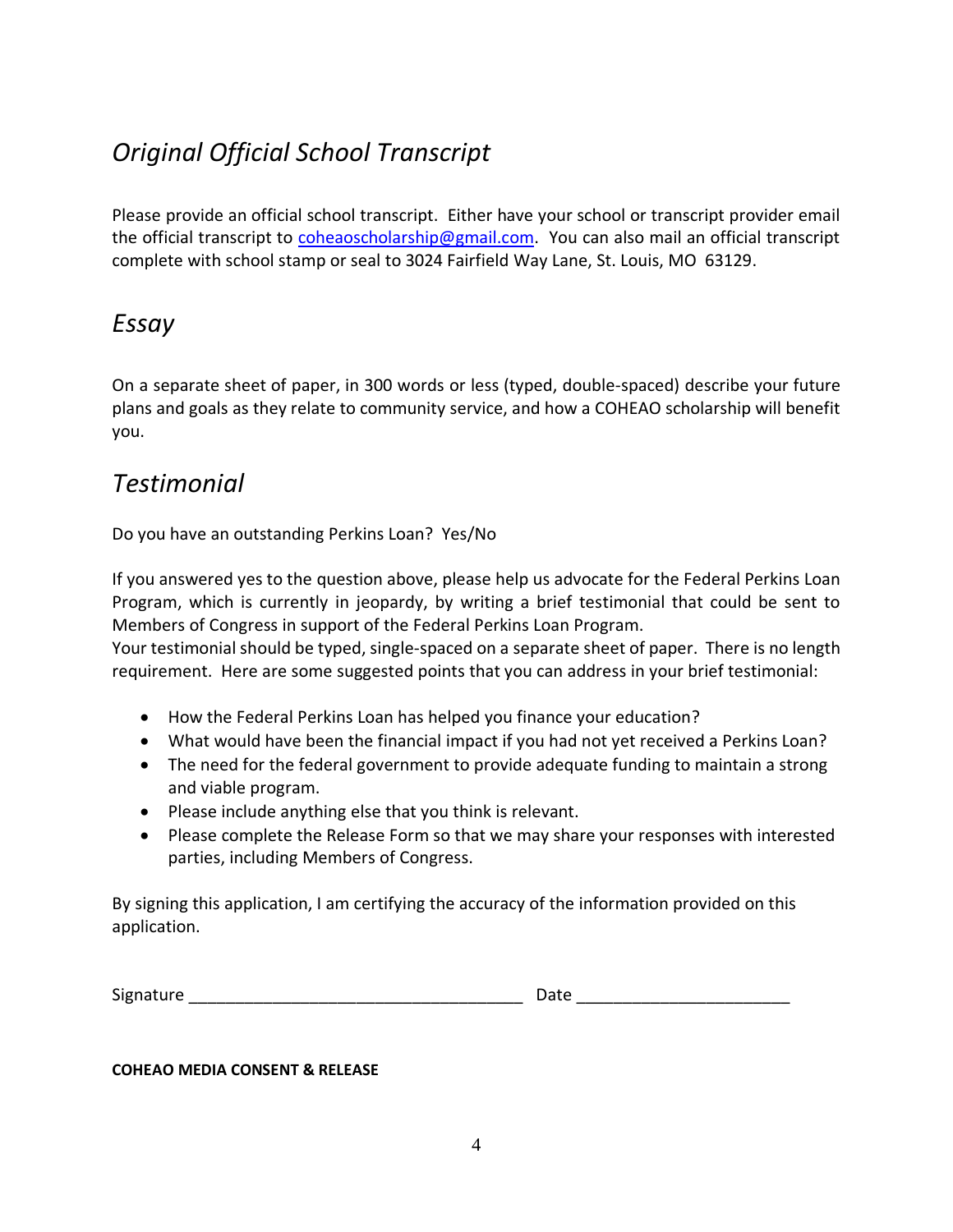|  | <b>THIS CONSENT &amp; RELEASE</b> (the "Release"), is made and entered into this date, | , by and |
|--|----------------------------------------------------------------------------------------|----------|
|  |                                                                                        |          |

between the Coalition of Higher Education Assistance Organizations of 777 Sixth St NW, Suite 510, Washington, DC 20001

| ("COHEAO") and [Name] | an individual residing at |
|-----------------------|---------------------------|
| [Address]             | ("INDIVIDUAL").           |

**WHEREAS**, COHEAO wishes to use one or more photographs depicting INDIVIDUAL, and/or statements by, INDIVIDUAL for promotion and advertising, including in printed materials and on the Internet; and

**WHEREAS**, INDIVIDUAL consents to the use of the photograph(s) and/or statements by COHEAO.

**NOW THEREFORE,** INDIVIDUAL hereby unconditionally grants to COHEAO certain rights as described below.

1. INDIVIDUAL hereby irrevocably assigns to COHEAO: (a) the irrevocable, unrestricted and perpetual right throughout the world, to record, film, tape, video tape, photograph, broadcast (whether by wire, satellite, laser, cable or any other means whatsoever), reproduce, distribute, adapt, transmit, publicly perform, publicly display and otherwise use and make copies, in whole or in part, of one or more photographs depicting INDIVIDUAL alone or with a group, and/or statements by INDIVIDUAL, including without limitation, by incorporating said photographs and/or Statements in printed materials and posting on the COHEAO Internet web site; and (b) the irrevocable, unrestricted and perpetual right throughout the world to reproduce, distribute, transmit, print, publish and disseminate, in any medium whatsoever, INDIVIDUAL's name, likeness and biographical information, including for the purposes of trade and/or advertising.

2. All right, title and interest in and to the photographs and/or statements, as between INDIVIDUAL and COHEAO, shall be the sole property of COHEAO, free from any claims whatsoever by INDIVIDUAL or any person deriving any rights or interests from INDIVIDUAL.

3. Notwithstanding the foregoing, COHEAO has no obligation or duty to use the photographs and/or statements in whole or in part.

4. INDIVIDUAL shall not receive any compensation in connection with: (a) the use and exploitation of the photographs and/or statements; or (b) the exercise of the rights granted to COHEAO herein.

5. INDIVIDUAL hereby warrants that he/she is of full age and has the right to execute this Release. INDIVIDUAL further warrants and represents that, to the best of his/her knowledge and belief, INDIVIDUAL has not violated the rights of any third parties in executing this Release. INDIVIDUAL further warrants and represents that he/she will indemnify and hold harmless COHEAO, and its respective officers, directors, agents, attorneys, employees, affiliates, distributors, successors, licensees, and assigns from any and all losses, costs, and/or expenses arising out of a breach of the foregoing warranties. INDIVIDUAL represents that he/she has read this Release carefully and understand the contents. This Release shall be binding upon INDIVIDUAL and his/her heirs, legal representatives, and assigns.

INDIVIDUAL COHEAO

Signature Signature Signature Signature Signature Signature Signature Signature Signature

\_\_\_\_\_\_\_\_\_\_\_\_\_\_\_\_\_\_\_\_\_\_\_\_\_\_\_\_\_\_\_\_\_ \_\_\_\_\_\_\_\_\_\_\_\_\_\_\_\_\_\_\_\_\_\_\_\_\_\_\_\_\_\_\_\_\_\_\_ Printed Name Title

\_\_\_\_\_\_\_\_\_\_\_\_\_\_\_\_\_\_\_\_\_\_\_\_\_\_\_\_\_\_\_\_\_ \_\_\_\_\_\_\_\_\_\_\_\_\_\_\_\_\_\_\_\_\_\_\_\_\_\_\_\_\_\_\_\_\_\_\_

\_\_\_\_\_\_\_\_\_\_\_\_\_\_\_\_\_\_\_\_\_\_\_\_\_\_\_\_\_\_\_\_\_ By:\_\_\_\_\_\_\_\_\_\_\_\_\_\_\_\_\_\_\_\_\_\_\_\_\_\_\_\_\_\_\_\_

Date **Date Date Date Date Date Date Date**